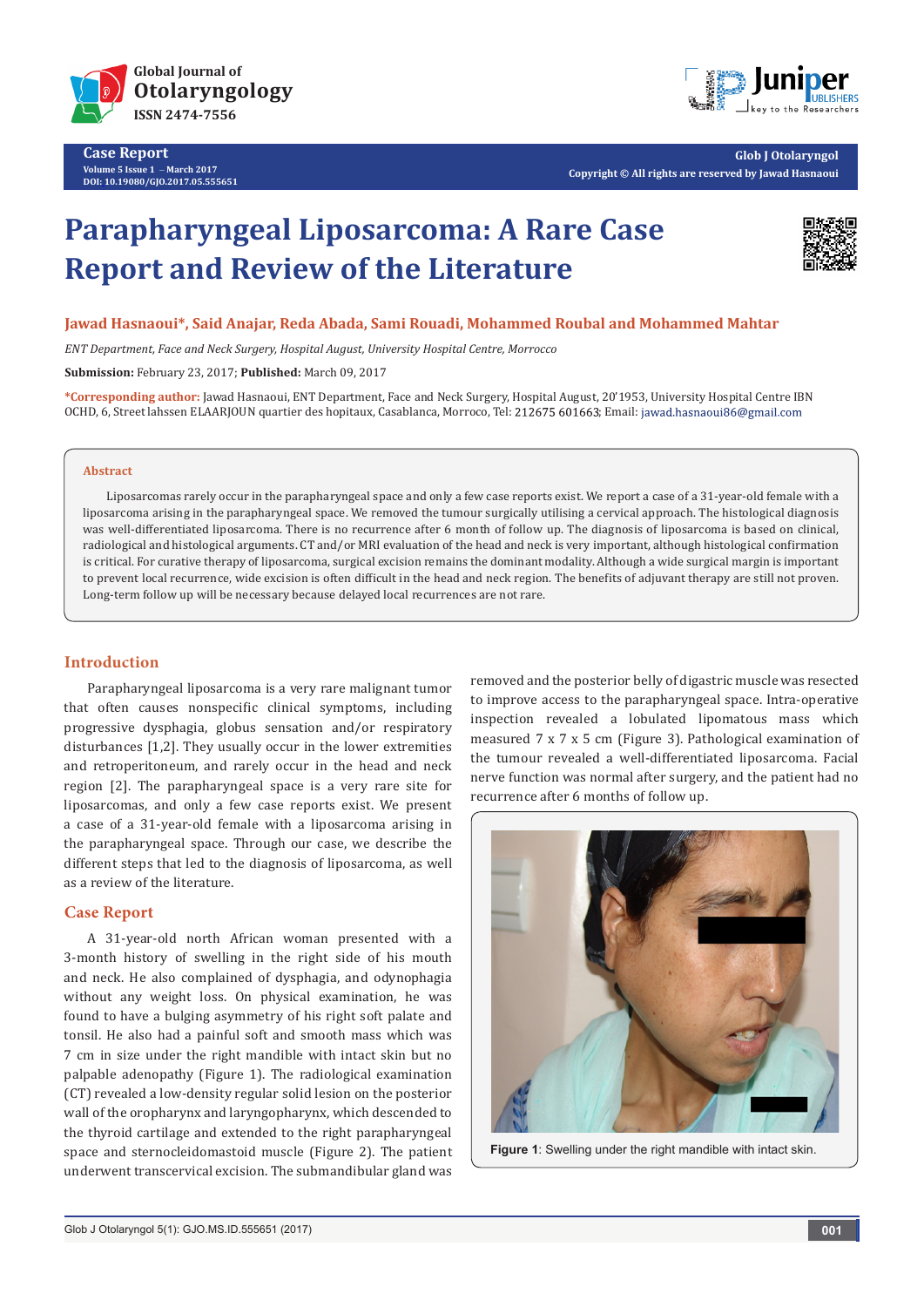

**Figure 2**: An axial image from the CT scan shows a large parapharyngeal mass of fat density measured 71 x 45 mm.



**Figure 1**: Intra-operative inspection revealed a lobulated lipomatous mass.

## **Discussion**

Parapharyngeal liposarcomas are extremely rare, and only a few cases have been described in the literature. They are very slow-growing tumors and do not cause symptoms until they reach a large size [1,3]. They typically occur between the fourth and sixth decades of life and exhibit a male preponderance. Liposarcomas do not develop from lipomas but rather from primitive mesenchymal cells [4]. The mechanisms responsible for liposarcoma development are very complicated and are not fully understood. The most common symptoms include an abnormal sensation in the throat, noisy breathing, hoarseness, dyspnea, dysphagia and obstructive sleep apnea [5]. In our case, the first symptoms were dysphagia and odynophagia without dyspnea, which delayed the diagnosis. The reason for the consultation was the appearance of the mass which developed 2 months after appearance of the symptoms.

The diagnosis of liposarcoma is based on clinical, radiological and histological arguments. From the anatomical site and radiological findings of the tumour, we considered lymphangioma, salivary gland tumour, neurinoma and dermoid

cyst as principal differential diagnosis. CT and/or MRI evaluation of the head and neck is very important, although histological confirmation is critical. The CT and MRI findings indicated an adipose prominent solid mass with nodular or patchy nonadipose components, and these are consistent with liposarcoma [6]. To confirm the diagnosis of liposarcoma, a surgical removal of the tumour is usually necessary. The margin status of our case was microscopically clear. The patient had no recurrence after 6 months of follow up. Liposarcomas are considered radiosensitive tumors, although the efficacy of radiation therapy in patients with head and neck liposarcoma is controversial. In areas where wide local excision would be contraindicated given anatomic limitations, radiation may play a role in therapy for liposarcomas [7]. In our case, the margins of resection are clear, the benefits of adjuvant therapy after surgery are still not proven. We opted for long-term follow up will be necessary because delayed local recurrences are not rare.

#### **Conclusion**

We present a rare case of liposarcoma arising in the parapharyngeal space. Although wide local excision remains the mainstay for treatment for liposarcoma, taking a wide surgical margin is often difficult in the head and neck region. The benefits of adjuvant therapy are still not proven. Long-term follow up will be necessary because delayed local recurrences are not rare.

#### **Conflict of Interest**

All the authors have no personal or financial conflicts of interest regard this case report

#### **Funding**

No sources of funding to declare.

## **Consent**

Written informed consent was obtained from the patient for publication of this case report and accompanying image.